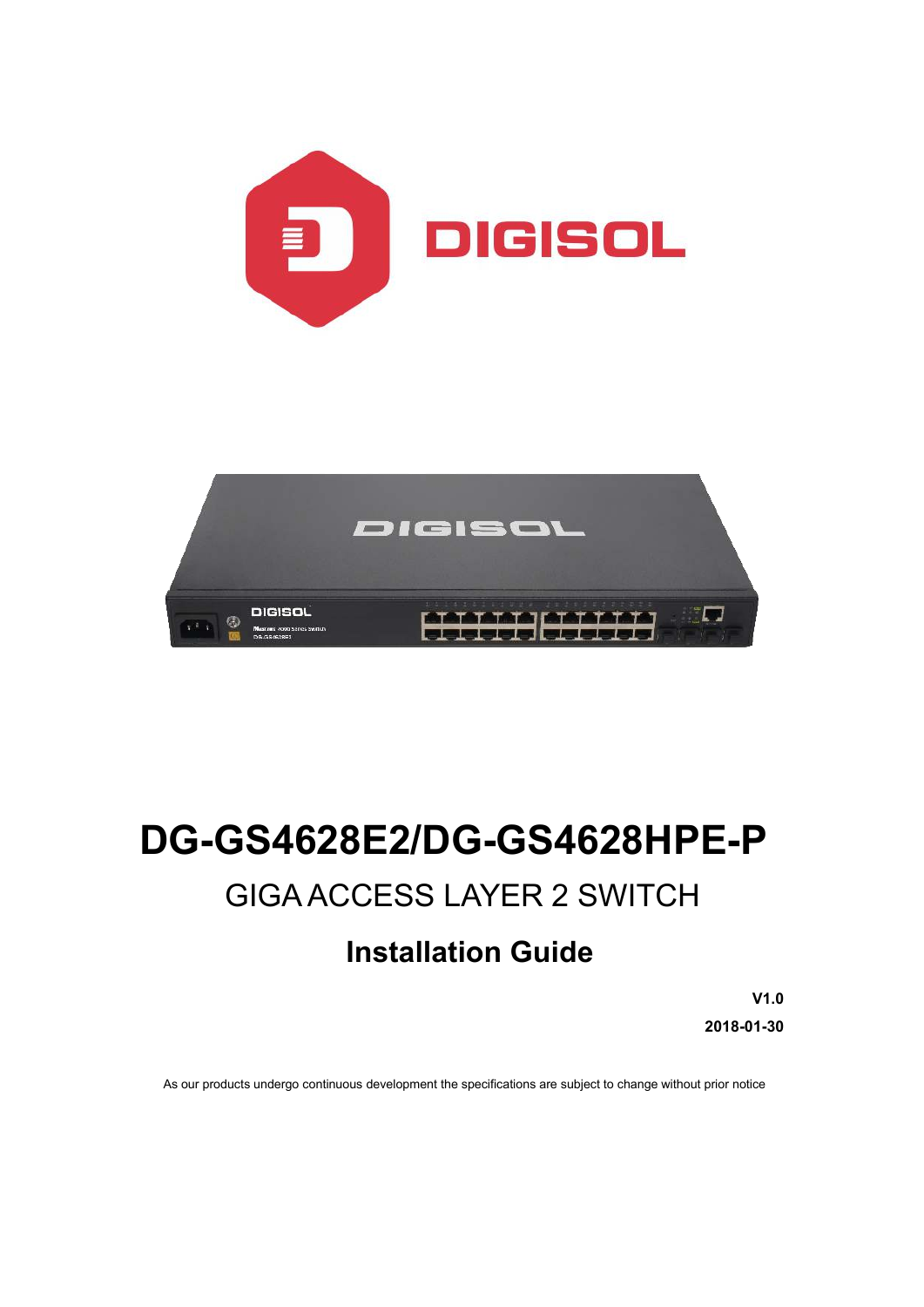

# **Content**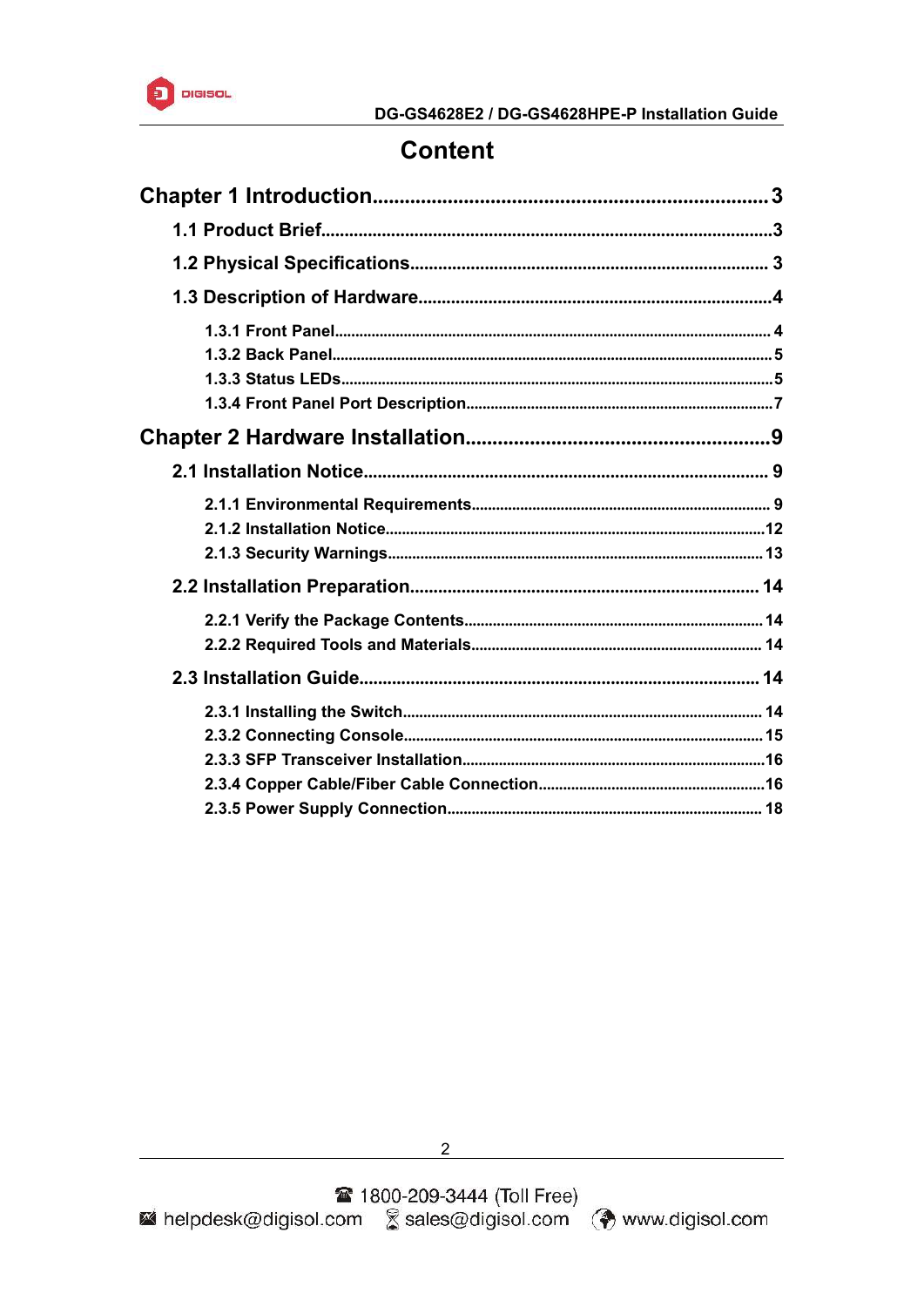<span id="page-2-1"></span>

# <span id="page-2-0"></span>**Chapter 1 Introduction**

# **1.1 Product Brief**

DG-GS4628E2/DG-GS4628HPE-P switches are 1000Mb uplink layer 2 switches. DG-GS4628E2 provides 28 fixed ports (24 10/100/1000Base-T fixed ports and 4 1000Mb SFP ports). DG-GS4628HPE-P provides 28 fixed ports (24 10/100/1000Base-T fixed ports and 4 1000Mb SFP ports), supports 24 1000M ports of POE power supply. DG-GS4628E2/DG-GS4628HPE-P switches with advanced intelligent and secure features, can serve ideally as distribution layer switches for the access device of campus networks, enterprise networks and IP metropolitan networks.



Fig 1- 2 DG-GS4628E2 Switch



Fig 1- 4 DG-GS4628HPE-P Switch

# **1.2 Physical Specifications**

**Management Port** 

1 RJ-45 serial console port

- AC Power Input 90  $\sim$  264VAC, 47Hz  $\sim$  63Hz
- **Power Consumption** DG-GS4628E2: <20W DG-GS4628HPE-P: <440W
- **Derating Temperature**  $0 °C \sim 50 °C$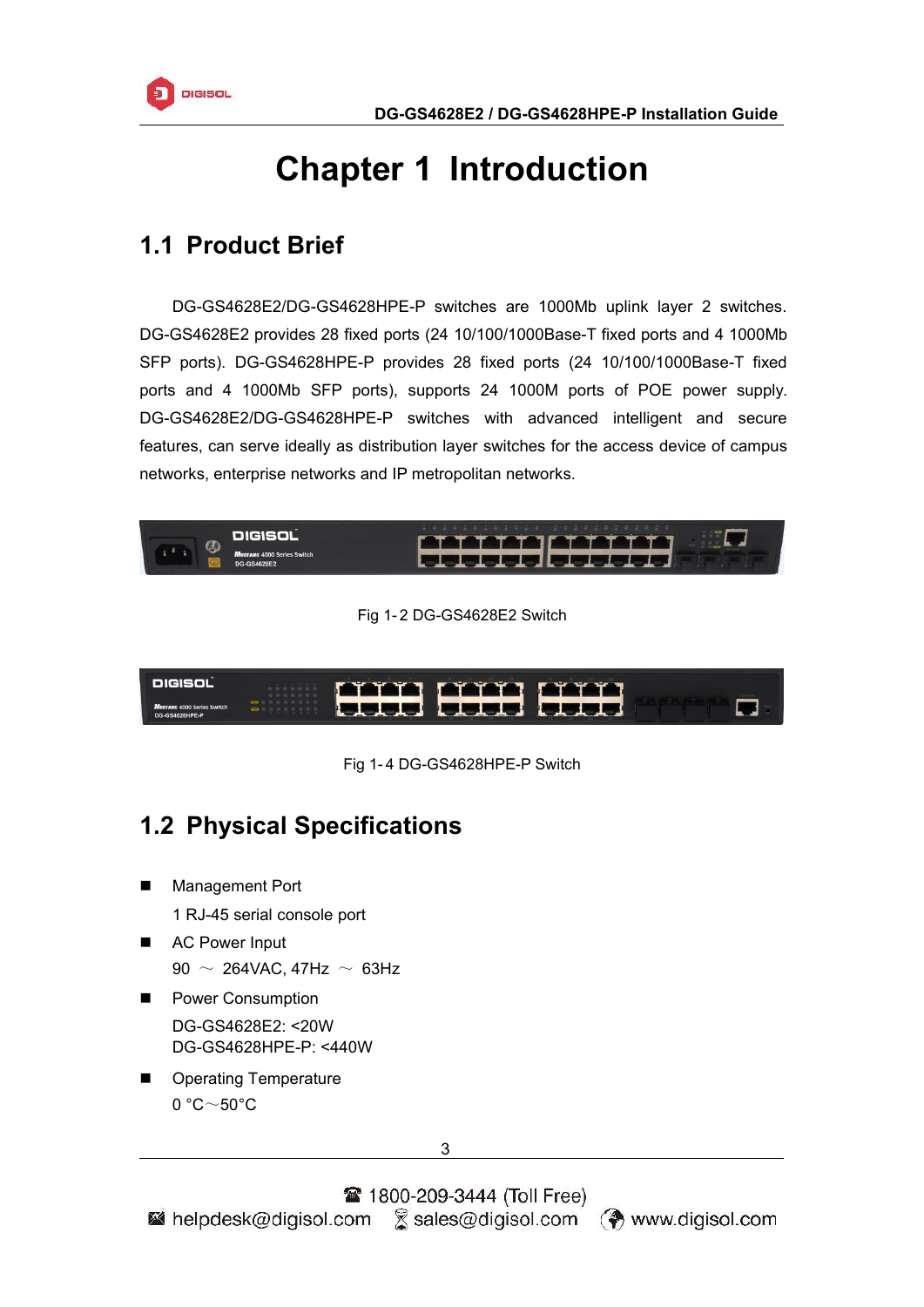

- <span id="page-3-1"></span><span id="page-3-0"></span>Storage Temperature -40 $^{\circ}$ C $\sim$  70 $^{\circ}$ C
- Relative Humidity 5%~95%, non-condensing
- **Dimension** DG-GS4628E2: W×H×D 442mm×220mm×43.6mm DG-GS4628HPE-P: W×H×D 440mmX260mmx43.6mm
- **Neight** DG-GS4628E2: about 2.42kg DG-GS4628HPE-P: about 5.35kg
- Average no trouble time At least 21, 0000 hours MTBF

# **1.3 Description of Hardware**

# **1.3.1 Front Panel**

DG-GS4628E2 provides 24 10/100/1000Base-T ports, 4 1000Mb SFP ports, 1 Console port, 1 system reset button, 30 LEDs, 1 220V AC power socket and 1 grounding screw.

The front panel of DG-GS4628E2 is shown as follow:



Fig 1- 8 Front Panel of DG-GS4628E2

DG-GS4628HPE-P provides 24 10/100/1000Base-T ports, 4 1000Mb SFP ports, 1 Console port, 1 system reset button, 30 LEDs.

The front panel of DG-GS4628HPE-P is shown as follow:



Fig 1- 10 Front Panel of DG-GS4628HPE-P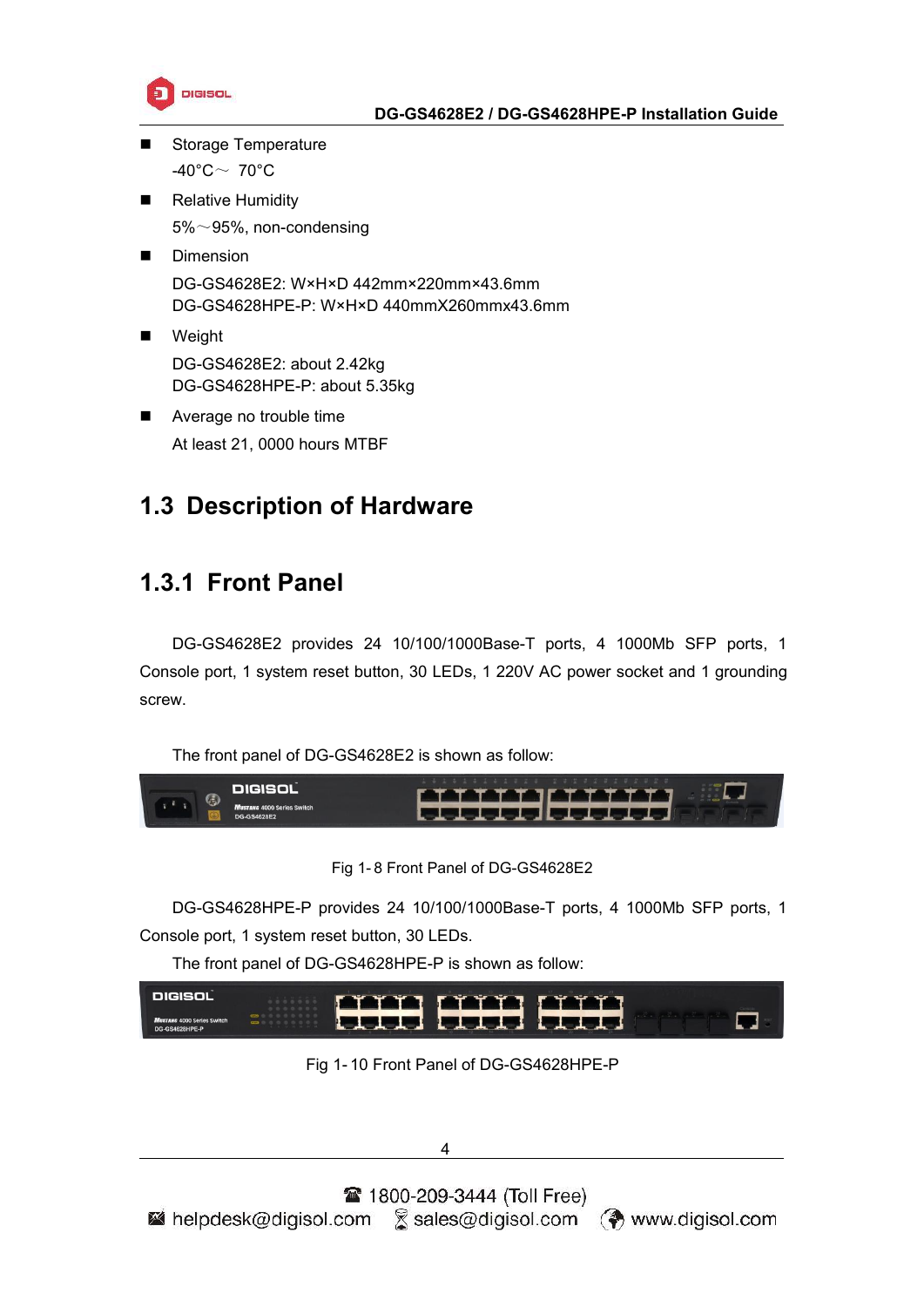

# <span id="page-4-0"></span>**1.3.2 Back Panel**

The back panel of DG-GS4628E2 is shown below:

#### Fig 1- 14 Back Panel of DG-GS4628E2

The back panel of DG-GS4628HPE-P is shown below, and there is 1 220V AC power socket and 1 ground screw hole.



Fig 1- 16 Back Panel of DG-GS4628HPE-P

# **1.3.3 Status LEDs**

DG-GS4628E2/DG-GS4628HPE-P switches include port indicator and system status indicator, as shown in below and described in the following table.

# **1.3.3.1 Port Indicator Description**



Fig 1- 19 DG-GS4628E2 LED diagram

| Table 1-2 DG-GS4628E2 port indicator description |
|--------------------------------------------------|
|                                                  |

| <b>Panel Symbol</b> | <b>Status</b> | <b>Description</b>                                                   |
|---------------------|---------------|----------------------------------------------------------------------|
|                     | On (Green)    | The port is linked successfully                                      |
| Port1-24(Link/Act)  | Flash (Green) | successfully,<br>port is linked<br>and<br>The l<br>receive/send data |
|                     | Off           | The port is not link                                                 |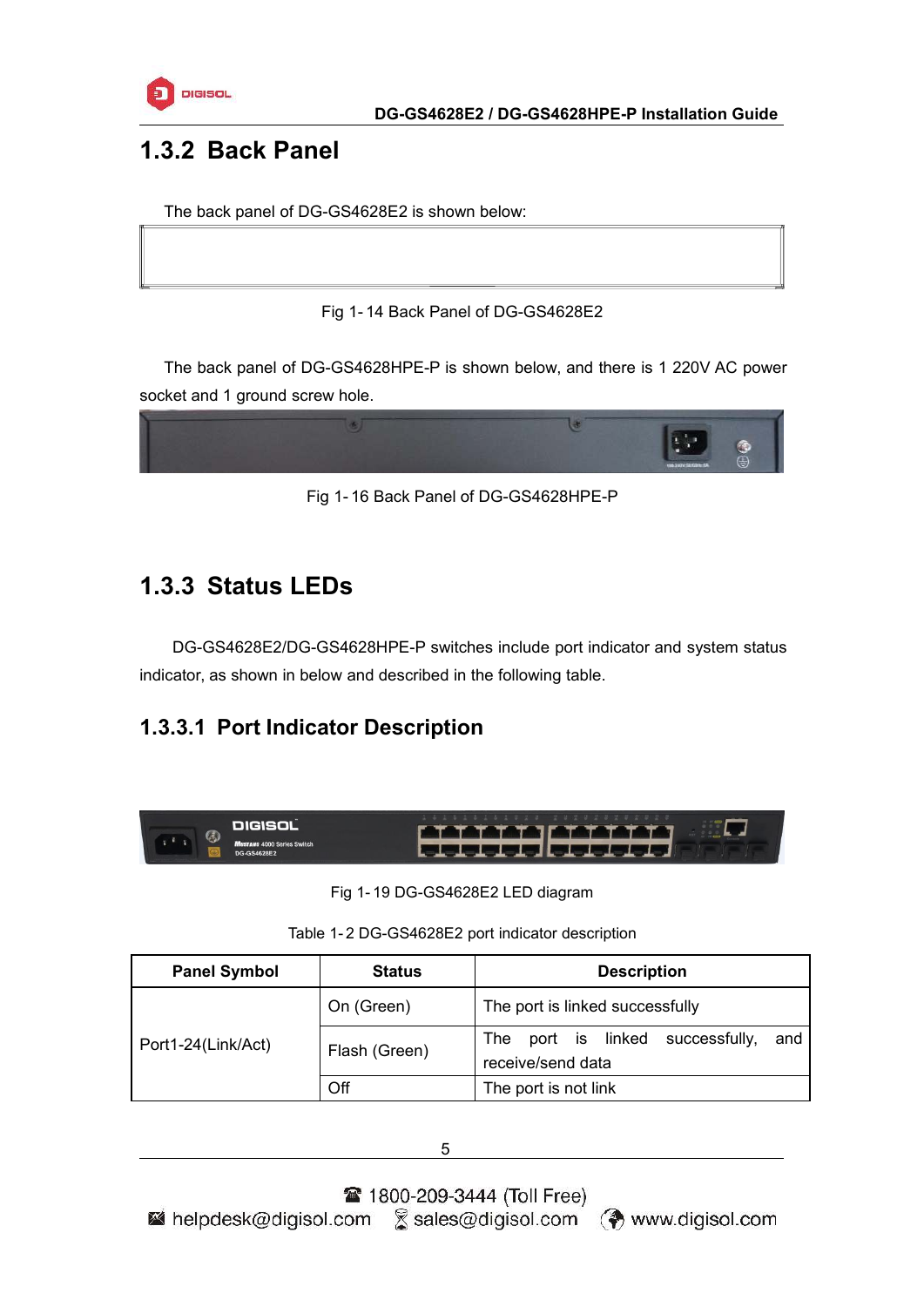

|                     | On (Green)    | SFP port is linked successfully                                        |
|---------------------|---------------|------------------------------------------------------------------------|
| Port25-28(Link/Act) | Flash (Green) | port is linked successfully,<br><b>SFP</b><br>and<br>receive/send data |
|                     | Off           | SFP port is not link                                                   |

| DIGISOL                                             | <b>Fitti fitti fitti</b> |  |  |
|-----------------------------------------------------|--------------------------|--|--|
| <b>MUSTANG 4000 Series Switch</b><br>DG-GS4628HPE-P | I SSSS - SSSS - SSSS!    |  |  |

Fig 1- 21 DG-GS4628HPE-P LED diagram

#### Table 1- 4 DG-GS4628HPE-P port indicator description

| <b>Panel Symbol</b>            | <b>Status</b>               | <b>Description</b>                                                           |  |  |
|--------------------------------|-----------------------------|------------------------------------------------------------------------------|--|--|
|                                | On (Green)<br>Flash (Green) | PD<br>The port is linked successfully or<br>connected successfully           |  |  |
| Port1-24(Link/Act)             |                             | successfully,<br>port is linked<br><b>The</b><br>and<br>receive/send data    |  |  |
|                                | Off                         | The port is not link and PD not connected                                    |  |  |
|                                | On (Green)                  | SFP port is linked successfully                                              |  |  |
| Port25/26/27/28(Link/A)<br>ct) | Flash (Green)               | <b>SFP</b><br>linked<br>successfully,<br>port is<br>and<br>receive/send data |  |  |
|                                | Off                         | SFP port is not link                                                         |  |  |

### **1.3.3.2 System Status Indicator Description**



Fig 1- 25 DG-GS4628E2 system LED diagram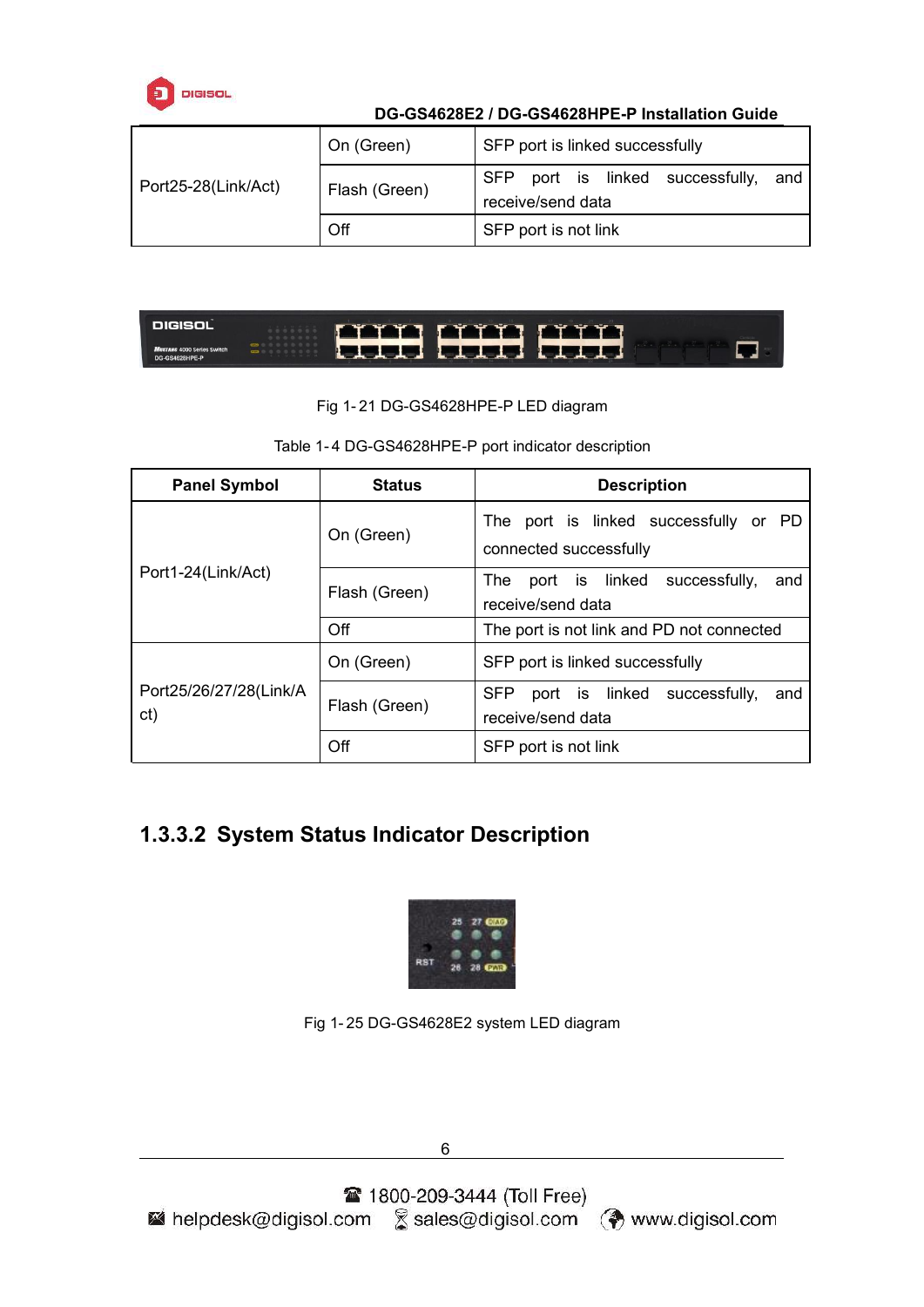

| LED         | <b>Status</b> | <b>Description</b>                       |
|-------------|---------------|------------------------------------------|
| Power       | On (Green)    | The internal power is operating normally |
|             | Off           | Power is off or error                    |
|             | On (Green)    | Operating state is abnormal              |
| <b>DIAG</b> | Flash (Green) | Operating state is normal                |
|             | Off           | Power is off or system is abnormal       |

#### <span id="page-6-0"></span>Table 1- 8 DG-GS4628E2 system indicator description



#### Fig 1- 28 DG-GS4628HPE-P system LED diagram

Table 1- 11 DG-GS4628HPE-P system indicator description

| <b>LED</b>  | <b>Status</b> | <b>Description</b>                       |
|-------------|---------------|------------------------------------------|
| Power       | On (Green)    | The internal power is operating normally |
|             | Off           | Power is off or error                    |
|             | On (Green)    | Operating state is abnormal              |
| <b>DIAG</b> | Flash (Green) | Operating state is normal                |
|             | Off           | Power is off or system is abnormal       |

# **1.3.4 Front Panel Port Description**

Each port description is shown below: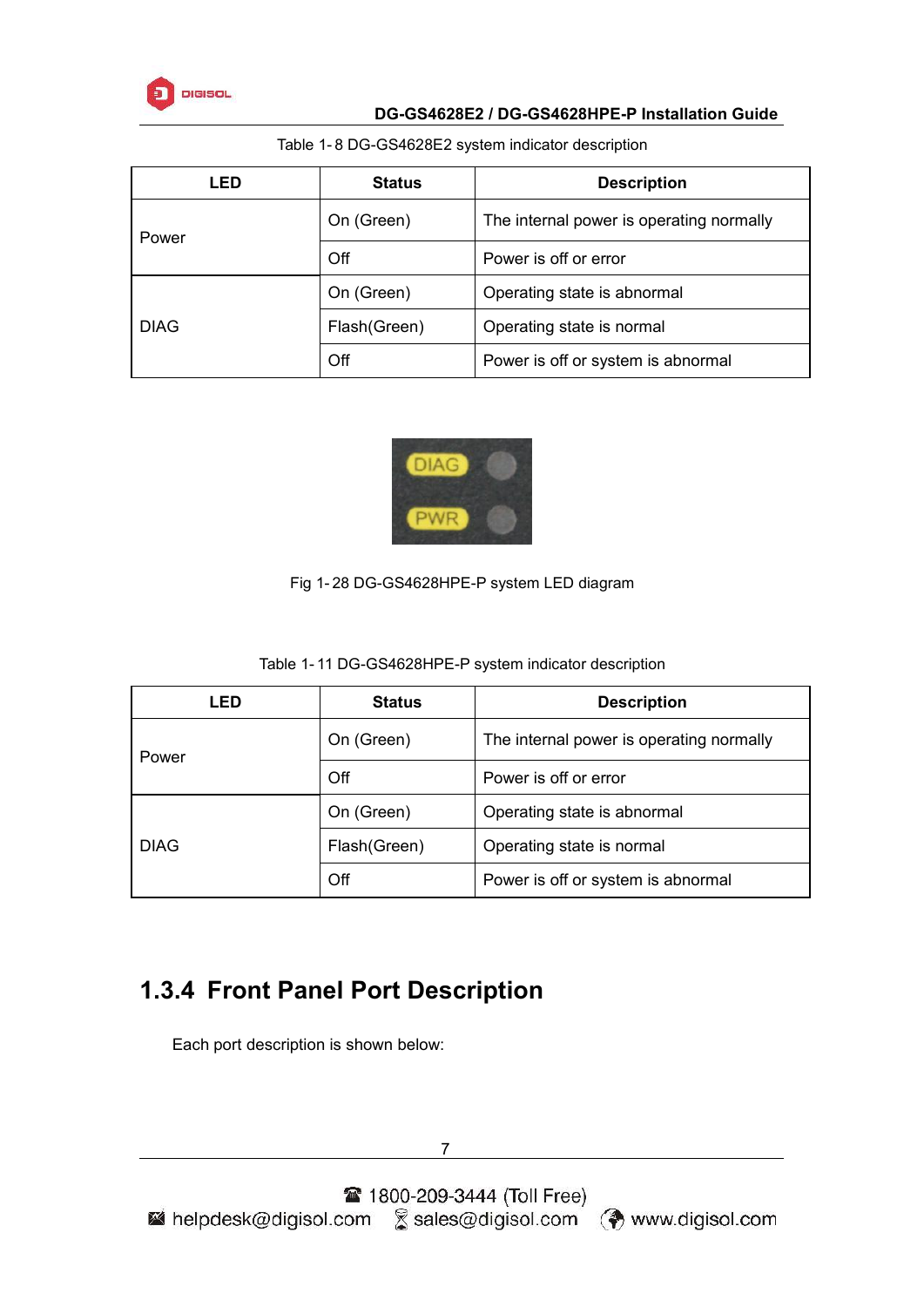

| Interface mode | <b>Spec</b>                                   |
|----------------|-----------------------------------------------|
| RJ-45 port     | 10/100/1000Mbps auto negotiation              |
|                | MDI/MDI-X cable mode auto negotiation         |
|                | 5 kinds of UTP: 100 m                         |
|                | SFP-SX-L transceiver                          |
|                | 1000Base-SX SFP(850nm, MMF, 550m)             |
|                | SFP-LX-L transceiver                          |
|                | 1000Base-LX SFP(1310nm, SMF, 10km or MMF,     |
|                | 550m)                                         |
|                | SFP-LX-20-L transceiver                       |
|                | 1310nm light wave, 9/125um single mode fiber: |
| <b>SFP</b>     | 20km                                          |
|                | SFP-LX-40 transceiver                         |
|                | 9/125 um single mode fiber: 40 km             |
|                | SFP-LH-70-L transceiver                       |
|                | 9/125 um single mode fiber: 70 km             |
|                | SFP-LH-120-L transceiver                      |
|                | 9/125um single mode fiber: 120km              |

#### Table 1- 13 DG-GS4628E2/DG-GS4628HPE-P port description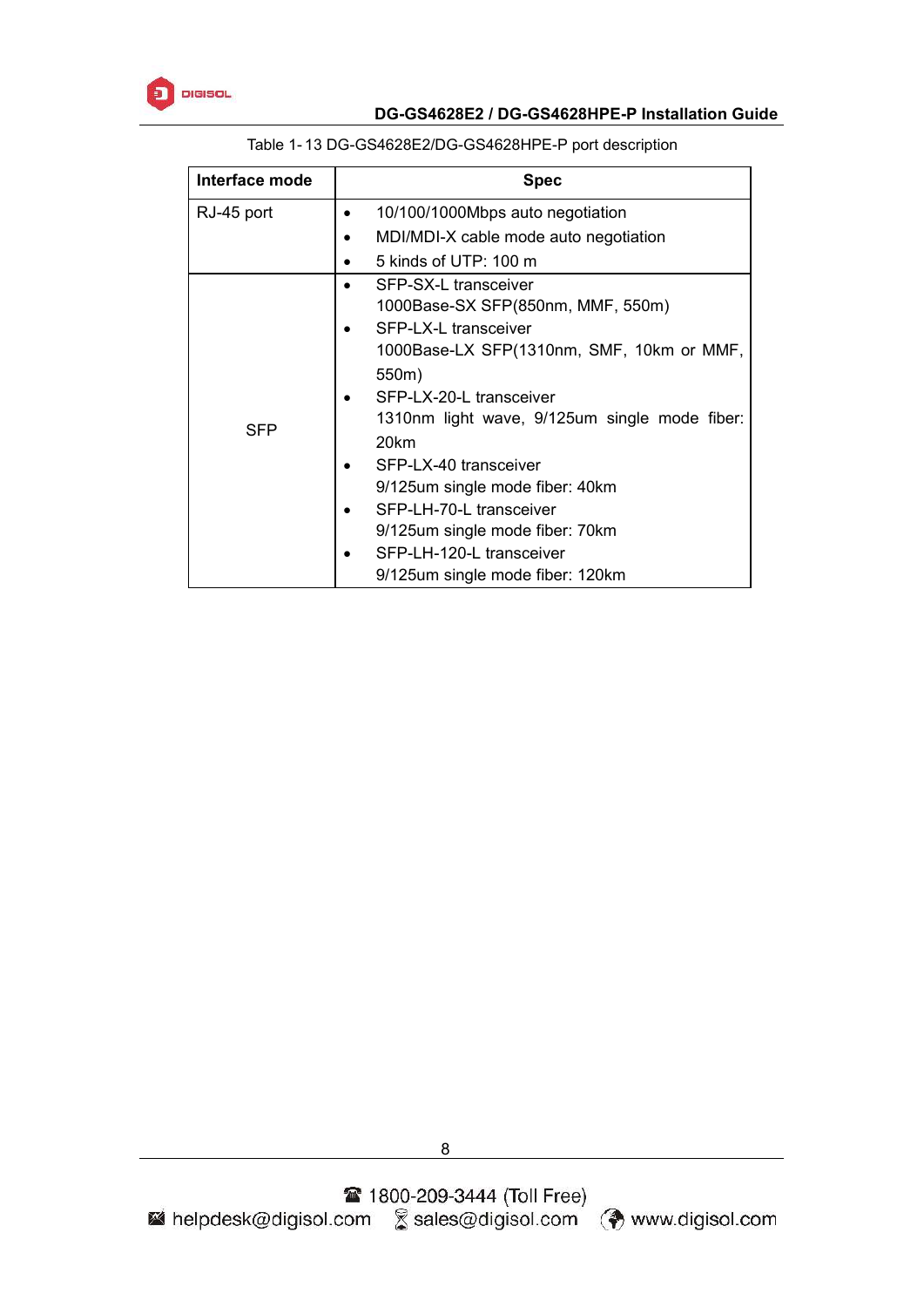

# <span id="page-8-2"></span><span id="page-8-1"></span><span id="page-8-0"></span>**Chapter 2 Hardware Installation**

### **2.1 Installation Notice**

To ensure the proper operation of DG-GS4628E2/DG-GS4628HPE-P and your physical security, please read carefully the following installation guide.

### **2.1.1 Environmental Requirements**

- The switch must be installed in a clean area. Otherwise, the switch may be damaged by electrostatic adherence.
- Maintain the temperature and the humidity within the set environment.
- The switch must be put in a dry and cool place. Leave sufficient spacing around the switch for good air circulation.
- The switch must work in the right range of power input.
- The switch must be well grounded in order to avoid ESD damage and physical injury of people.
- The switch should avoid the sunlight perpendicular incidence. Keep the switch away from heat sources and strong electromagnetic interference sources.
- The switch must be mounted to a standard 19'' rack or placed on a clean level desktop.

### **2.1.1.1 Dust and Particles**

Dust is harmful to the safe operation of switch. Dust can lead to electrostatic adherence, especially likely under low relative humidity, causing poor contact of metal connectors or contacts. Electrostatic adherence will result in not only reduced product lifespan, but also increased chance of communication failures. The recommended value for dust content and particle diameter in the site is shown below:

| Max Diameter (µm)            | 0.5               |                 |                   | b                   |
|------------------------------|-------------------|-----------------|-------------------|---------------------|
| <b>Max Density</b>           | $1.4 \times 10^5$ | $7 \times 10^5$ | $2.4 \times 10^5$ | $1.3 \times 10^{5}$ |
| (particle s/m <sup>3</sup> ) |                   |                 |                   |                     |

9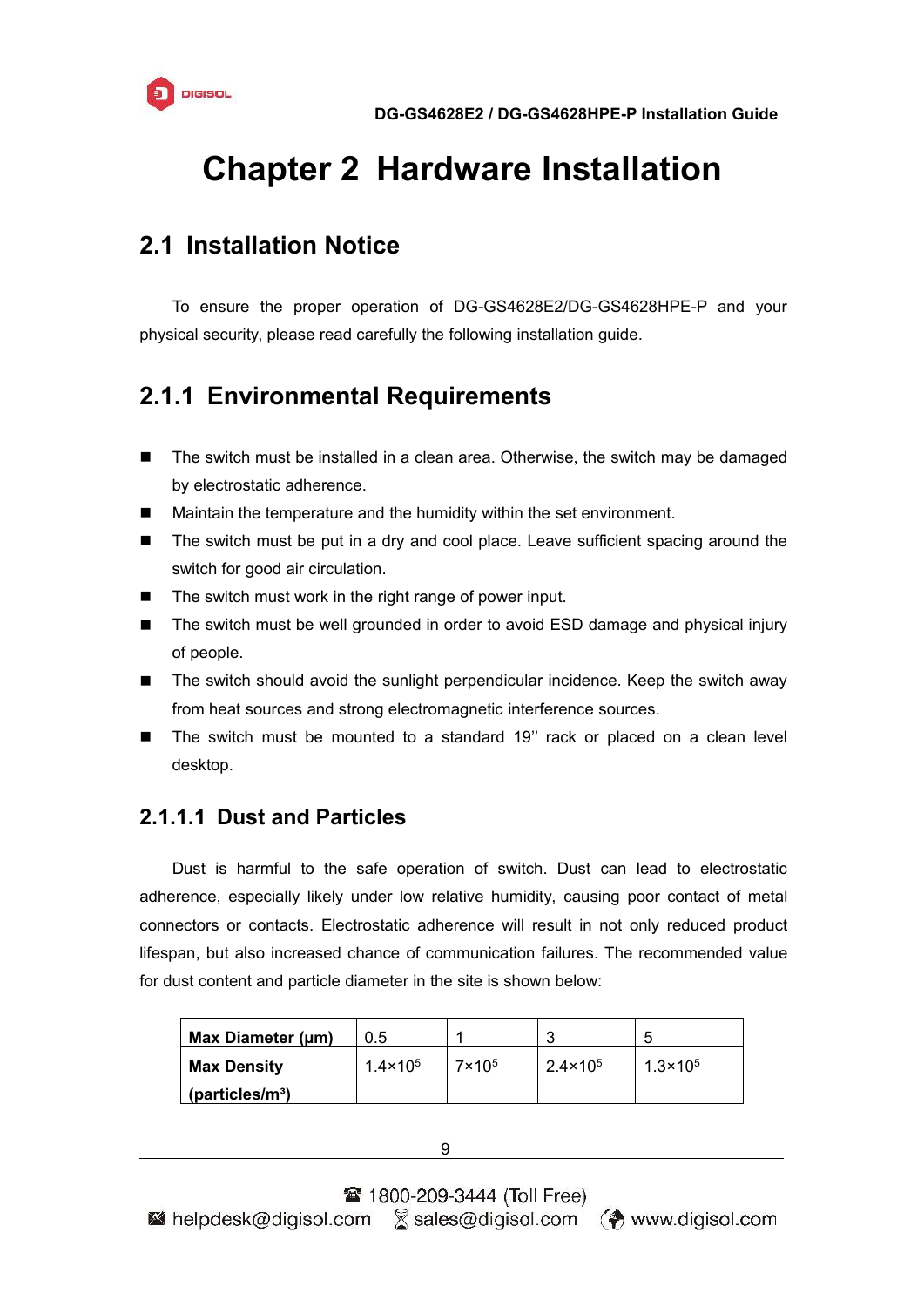

Table 2- 1 Environmental Requirements: Dust content

In addition, salt, acid and sulfide in the air are also harmful to the switch. Such harmful gases will aggravate metal corrosion and the aging of some parts. The site should avoid harmful gases, such as  $SO_2$ ,  $H_2S$ ,  $NO_2$ ,  $NH_3$  and  $Cl_2$ , etc. The table below details the threshold value.

| Gas             | Average (mg/m <sup>3</sup> ) | Max (mg/m <sup>3</sup> ) |
|-----------------|------------------------------|--------------------------|
| SO <sub>2</sub> | 0.2                          | 1.5                      |
| $H_2S$          | 0.006                        | 0.03                     |
| NO <sub>2</sub> | 0.04                         | 0.15                     |
| NH <sub>3</sub> | 0.05                         | 0.15                     |
| Cl <sub>2</sub> | 0.01                         | 0.3                      |

|  | Table 2-2 Environmental Requirements: Particles |
|--|-------------------------------------------------|
|--|-------------------------------------------------|

### **2.1.1.2 Temperature and Humidity**

The switch installation site should maintain a desirable temperature and humidity. High-humidity conditions can cause electrical resistance degradation or even electric leakage, degradation of mechanical properties and corrosion of internal components. Extreme low relative humidity may cause the insulation spacer to contract, making the fastening screw insecure. Furthermore, in dry environments, static electricity is liable to be produced and cause harm to internal circuits. Temperature extremes can cause reduced reliability and premature aging of insulation materials, thus reducing the switch's working lifespan. In the hot summer, it is recommended to use air-conditioners to cool down the site. And the cold winter, it is recommenced to use heaters. The recommended temperature and humidity are shown below:

| Temperature:   |      |                 |      | <b>Relative humidity</b> |      |                  |      |
|----------------|------|-----------------|------|--------------------------|------|------------------|------|
| Long           | term | Short           | term | Long                     | term | Short            | term |
| condition      |      | condition       |      | condition                |      | condition        |      |
| 15 $\sim$ 30°C |      | -10 $\sim$ 50°C |      | $40\neg 65\%$            |      | 5%<br>$\sim$ 95% |      |

Table 2- 3 Environmental Requirements: Temperature and Humidity

**Caution!**

**A sample of ambient temperature and humidity should be taken at 1.5m above the floor and 0.4m in front of the switch rack, with no protective panel covering the front and rear of the rack. Short term working conditions refer to a maximum of 48**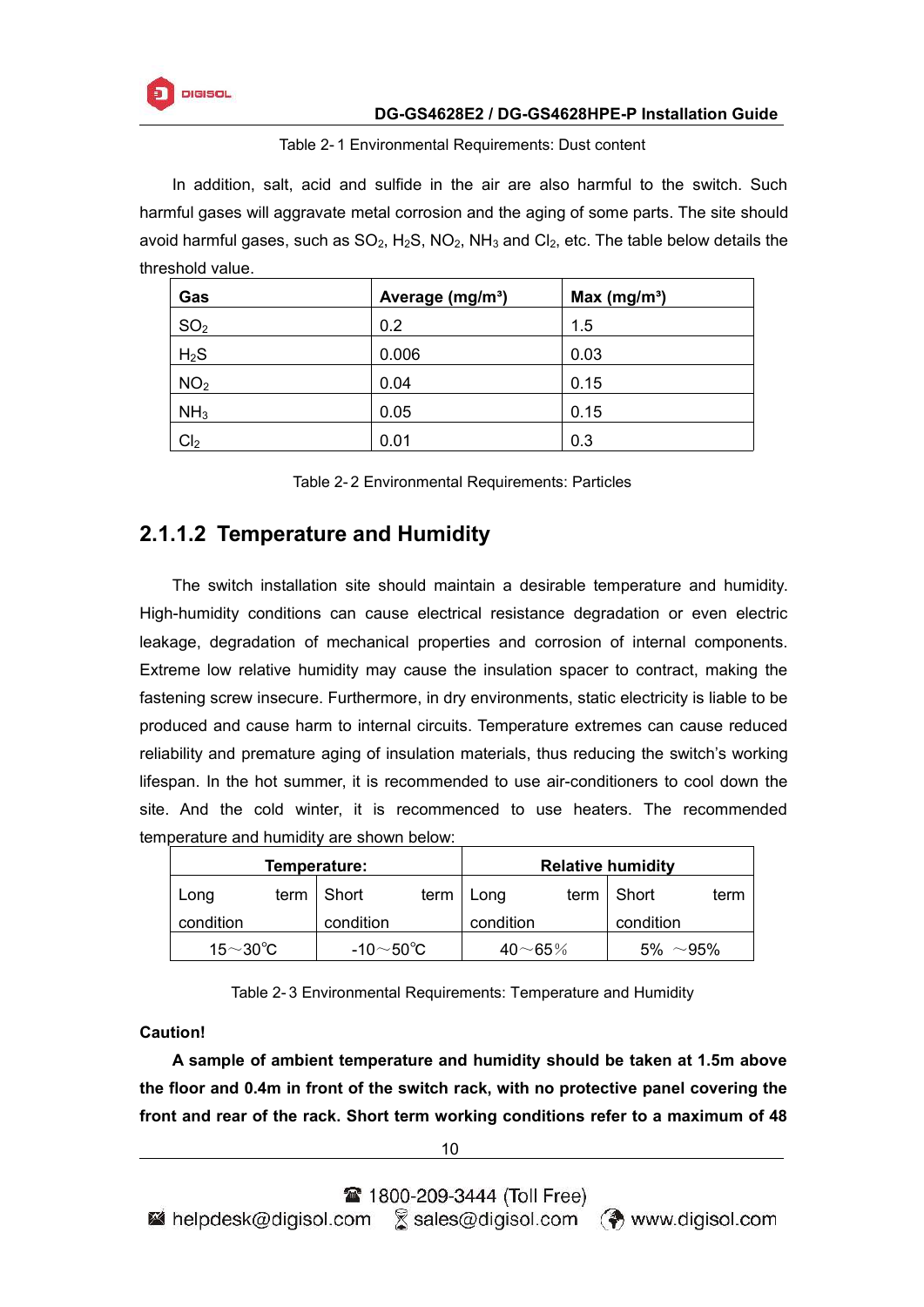

**hours of continued operation and an annual cumulative total of less than 15 days. Formidable operation conditions refers to the ambient temperature and relative humidity value that may occur during an air-conditioning system failure, and normal operation conditions should be recovered within 5 hours.**

### **2.1.1.3 Power Supply**

It is adopted module switch power for the switch, the input parameters of power are shown below:

The AC input voltage: 90~300VAC

The frequency:  $47Hz \sim 63Hz$ 

The DC input voltage: 12V/3.3A

Before powering on the power supply, please check the input power to ensure proper grounding of the power supply system. The input power for the switch should be reliable and secure; a voltage adapter can be used if necessary. The building's circuit protection system should include in the circuit a fuse or circuit-breaker of no greater than 240 V, 10 A. It is recommended to use a UPS for more reliable power supplying...

#### **Caution!**

**Improper power supply system grounding, extreme fluctuation of the input source, and transients (or spikes) can result in larger error rate, or even hardware damage!**

### **2.1.1.4 Preventing Electrostatic Discharge Damage**

Static electric can cause damage to internal circuits, even the entire switch. Follow these guidelines for avoiding ESD damage:

- Ensure proper earth grounding of the device;
- **Perform regular cleaning to reduce dust:**
- **Maintain proper temperature and humidity;**
- Always wear an ESD wrist strap and antistatic uniform when in contact with circuit boards.

### **2.1.1.5 Anti-interference**

All sources of interference, whether from the device/system itself or the outside

11

<sup>2</sup> 1800-209-3444 (Toll Free)

 $\blacksquare$  helpdesk@digisol.com  $\mathbb R$  sales@digisol.com  $\blacksquare$  www.digisol.com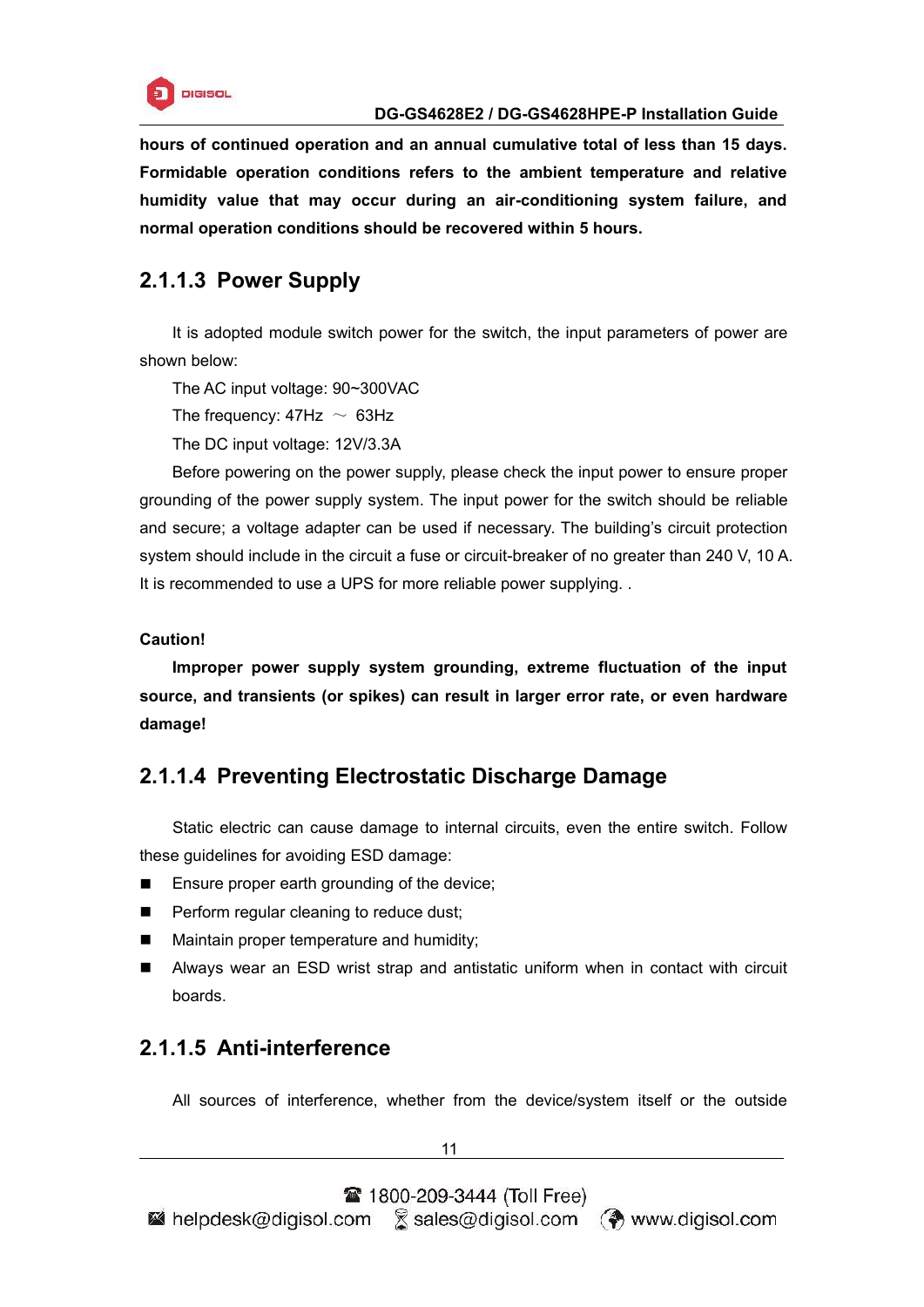

<span id="page-11-0"></span>environment, will affect operations in various ways, such as capacitive coupling, inductive coupling, electromagnetic radiation, common impedance (including the grounding system) and cables/lines (power cables, signal lines, and output lines). The following should be noted:

- **Pecautions should be taken to prevent power source interruptions;**
- **Provide the system with a dedicated grounding, rather than sharing the grounding** with the electronic equipment or lightning protection devices.
- Keep away from high power radio transmitters, radar transmitters, and high frequency strong circuit devices.
- **Provide electromagnetic shielding if necessary.**

### **2.1.1.6 Rack Configuration**

The dimension of the switch is designed to be mounted on a standard 19'' rack. Please ensure good ventilation for the rack.

- Every device in the rack will generate heat during operation, therefore vent and fans must be provided for an enclosed rack, and devices should not be stacked closely.
- When mounting devices in an open rack, care should be taken to prevent the rack frame from obstructing the switch ventilation openings. Be sure to check the positioning of the switch after installation to avoid the aforementioned.

#### **Caution**!

**If a standard 19'' rack is not available, the switch can be placed on a clean level desktop, leave a clearance of 10mm around the switch for ventilation, and do not place anything on top of the switch.**

### **2.1.2 Installation Notice**

- Read through the installation instruction carefully before operating on the system. Make sure the installation materials and tools are prepared. And make sure the installation site is well prepared.
- **During the installation, users must use the brackets and screws provided in the** accessory kit. Users should use the proper tools to perform the installation. Users should always wear antistatic uniform and ESD wrist straps. Users should use standard cables and connectors.
- After the installation, users should clean the site. Before powering on the switch, users should ensure the switch is well grounded. Users should maintain the switch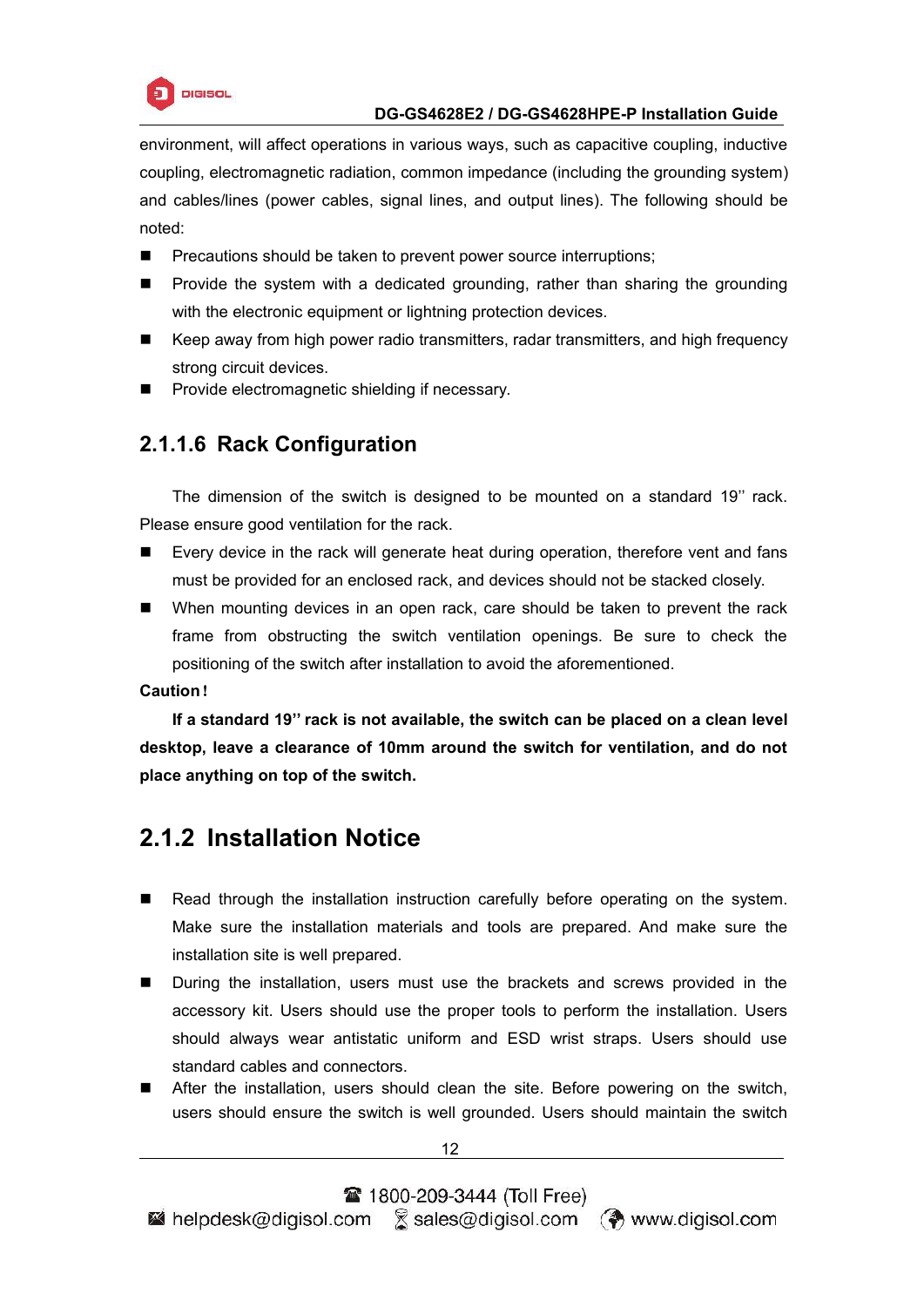

<span id="page-12-0"></span>regularly to extend the lifespan of the switch.

# **2.1.3 Security Warnings**

- When using SFP transceiver, do not stare directly at the fiber bore when the switch is in operation. Otherwise the laser may hurt your eyes.
- Do not attempt to conduct the operations which can damage the switch or which can cause physical injury.
- Do not install, move or disclose the switch and its modules when the switch is in operation.
- Do not open the switch shell.
- Do not drop metals into the switch. It can cause short-circuit.
- Do not touch the power plug and power socket.
- Do not place the tinder near the switch.
- Do not configure the switch alone in a dangerous situation.
- Use standard power sockets which have overload and leakage protection.
- $\blacksquare$  Inspect and maintain the site and the switch regularly.
- Have the emergence power switch on the site. In case of emergence, switch off the power immediately.
- According to the require of standard GB9254-2008 information technology equipment radio disturbance limits and methods of measurement, information technology equipment divided into A level ITE and B level ITE.

A level ITE is the information technology equipment that satisfied A level limit but not satisfied B level limit.

Note: For this king of equipment, the sales should not be limited but it must includes the following statement in related direction for use.

#### Warning

This is class A product. In a domestic environment this product may cause radio interference in which case the user may be required to take adequate measures.

#### **Caution!**

**Potential risk include: Electric leakage, Power supply arcing, Power line breakage, Imperfect earth, Overload circuit and Electrical short circuit..If electric shock, fire, electrical short circuit occurs, please cut off the electricity supply and alarm rapidly. Rescue the injured person in the contingency under inherently safe, give the injured person proper first aid treatment according to the injury state, and**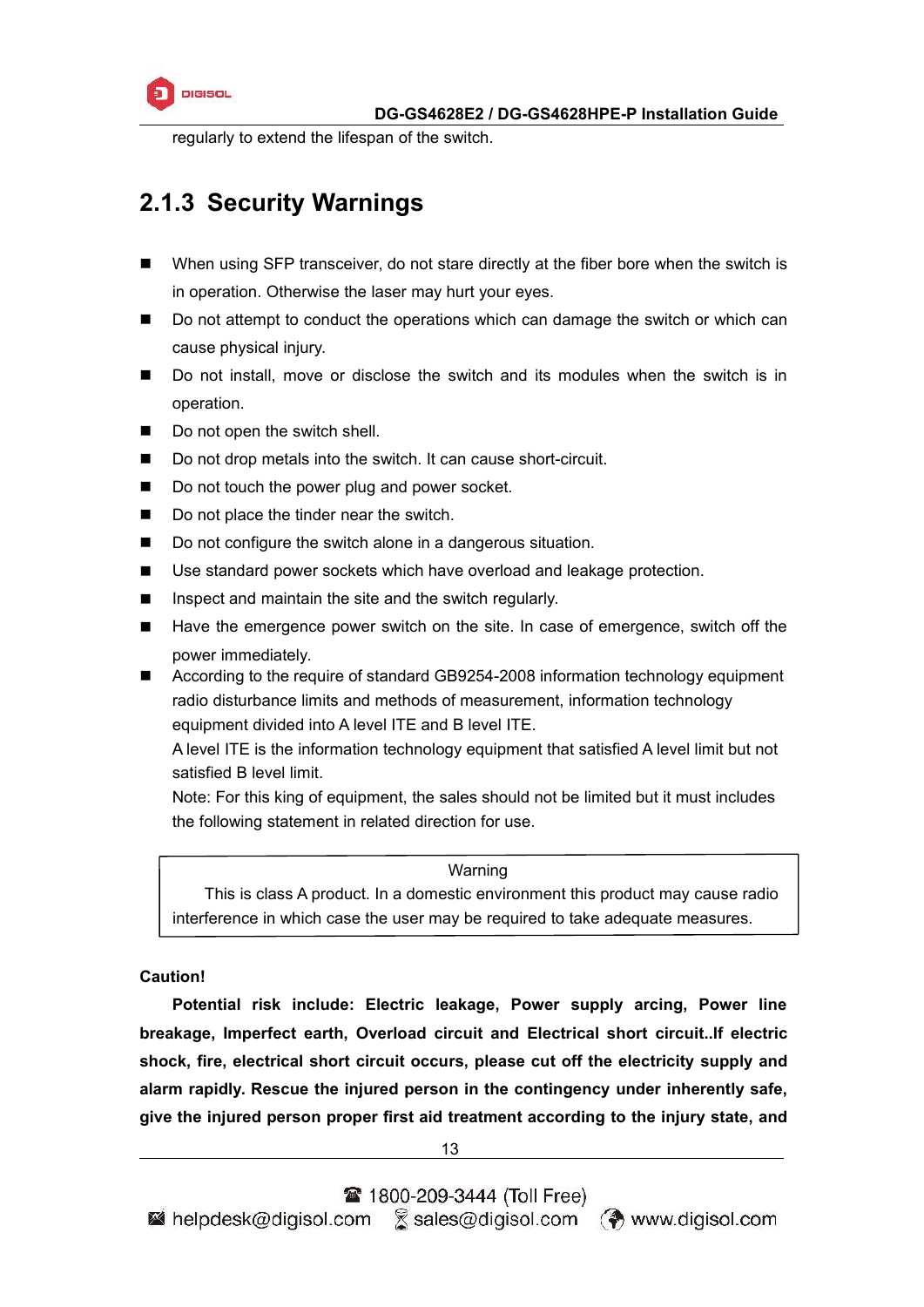

<span id="page-13-1"></span><span id="page-13-0"></span>**seek help from the Medical Emergency using various ways.**

# **2.2 Installation Preparation**

# **2.2.1 Verify the Package Contents**

First, open the package, please check the contents of the switch container and accessory kit. (If you are concerned that any item is missing or an incorrect item has been supplied, please contact your dealer as soon as possible.)

# **2.2.2 Required Tools and Materials**

The required tools and utilities are shown below:

- Cross screwdrivers
- Flat-blade screwdriver
- ESD wrist strap
- **Antistatic uniform**

#### **Caution!**

**Users should prepare the required tools by themselves.**

### **2.3 Installation Guide**

# **2.3.1 Installing the Switch**

Please mount the switch as below:

1. Attach the 2 brackets on the switch with screws provided in the accessory kit.

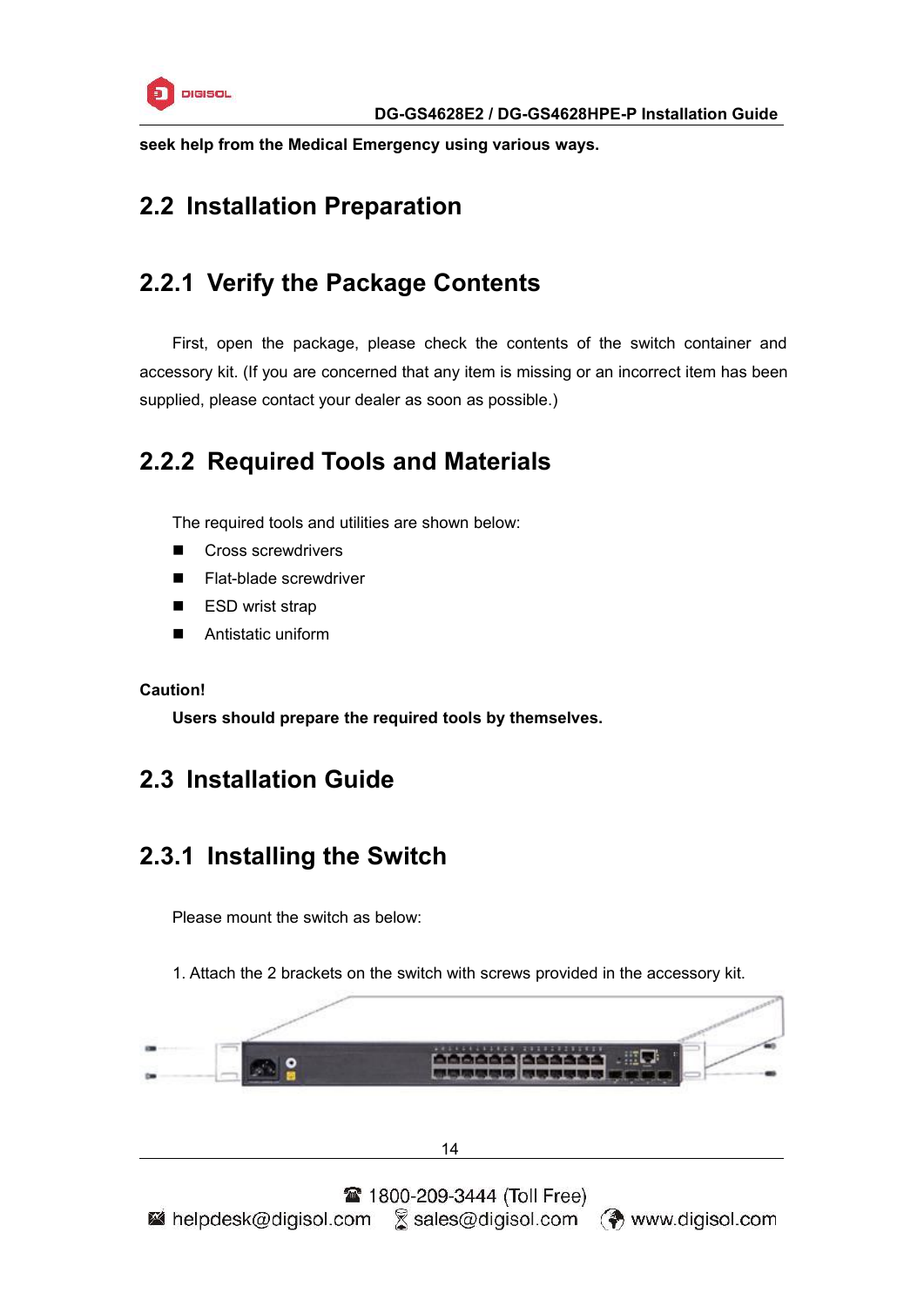<span id="page-14-0"></span>

Fig 2- 1 Fasten the Brackets to the Switch

2. Put the bracket-mounted switch smoothly into a standard 19'' rack. Fasten the switch to the rack with the screws provided. Leave enough space around the switch for good air circulation.



Fig 2- 2 Fasten the Switch to the Rack

**Caution!**

**The brackets are used to fix the switch on the rack. They can't serve as a bearing. Please place a rack shelf under the switch. Do not place anything on top of the switch. Do not block the blowholes on the switch to ensure the proper operation of the switch.**

# **2.3.2 Connecting Console**

DG-GS4628E2/DG-GS4628HPE-P provide a RJ45 serial console port. connecting console to computer Fig 2- 3 Connecting Console to switch The connection procedure is listed below:15 **2** 1800-209-3444 (Toll Free) helpdesk@digisol.com S sales@digisol.com (?) www.digisol.com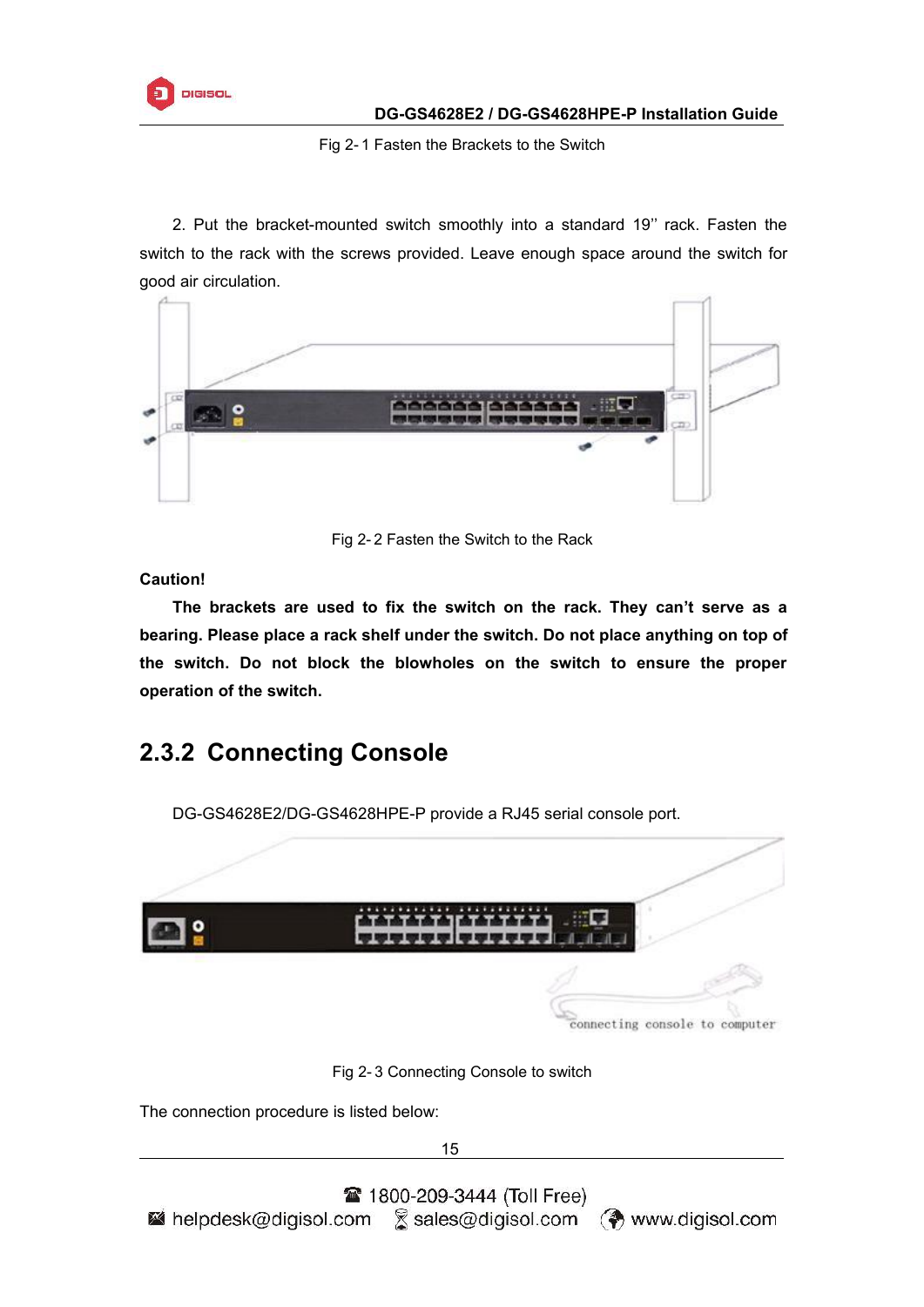

- <span id="page-15-0"></span>1. Find the console cable provided in the accessory kit. Attach the RJ45 end to console port of the switch.
- 2. Connect the other side of the console cable to a character terminal (PC).
- 3. Power on the switch and the character terminal. Configure the switch through the character terminal.

### **2.3.3 SFP Transceiver Installation**

DG-GS4628E2/DG-GS4628HPE-P provide multiple 1000Mb SFP transceiver slots.

The procedure for installing the SFP transceiver is shown below:

Step 1: Put on a ESD wrist strap (or antistatic gloves)

Step 2: Insert the SFP transceiver to the guide rail inside the fiber interface line card. Do not put the SFP transceiver up-side-down.

Step 3: Push the SFP transceiver along the guide rail gently until you feel the transceiver snap into place at the bottom of the line card.

**Note: The SFP transceiver is hot swappable.**

**Caution!**

**Do not stare directly at the 2 fiber bore in the SFP transceiver when the switch is in operation, otherwise the laser may hurt your eyes.**

# **2.3.4 Copper Cable/Fiber Cable Connection**

Copper cables should be connected as below:

Step 1: Insert one end of the Ethernet cable to the RJ-45 Ethernet port in the switch copper cable line card;

Step 2: Insert the other end of the Ethernet cable to the RJ-45 Ethernet port of other device;

Step 3: Check all status indicators for the corresponding ports; a lighted LED indicates that the link has been established, otherwise the link is not ready and the cable should be examined.

#### **Caution!**

**Please verify the sign above the port to ensure using the right port. Connecting to wrong ports might damage the switch.**

16

 $\blacksquare$  helpdesk@digisol.com  $\mathbb Z$  sales@digisol.com  $\mathbb Q$  www.digisol.com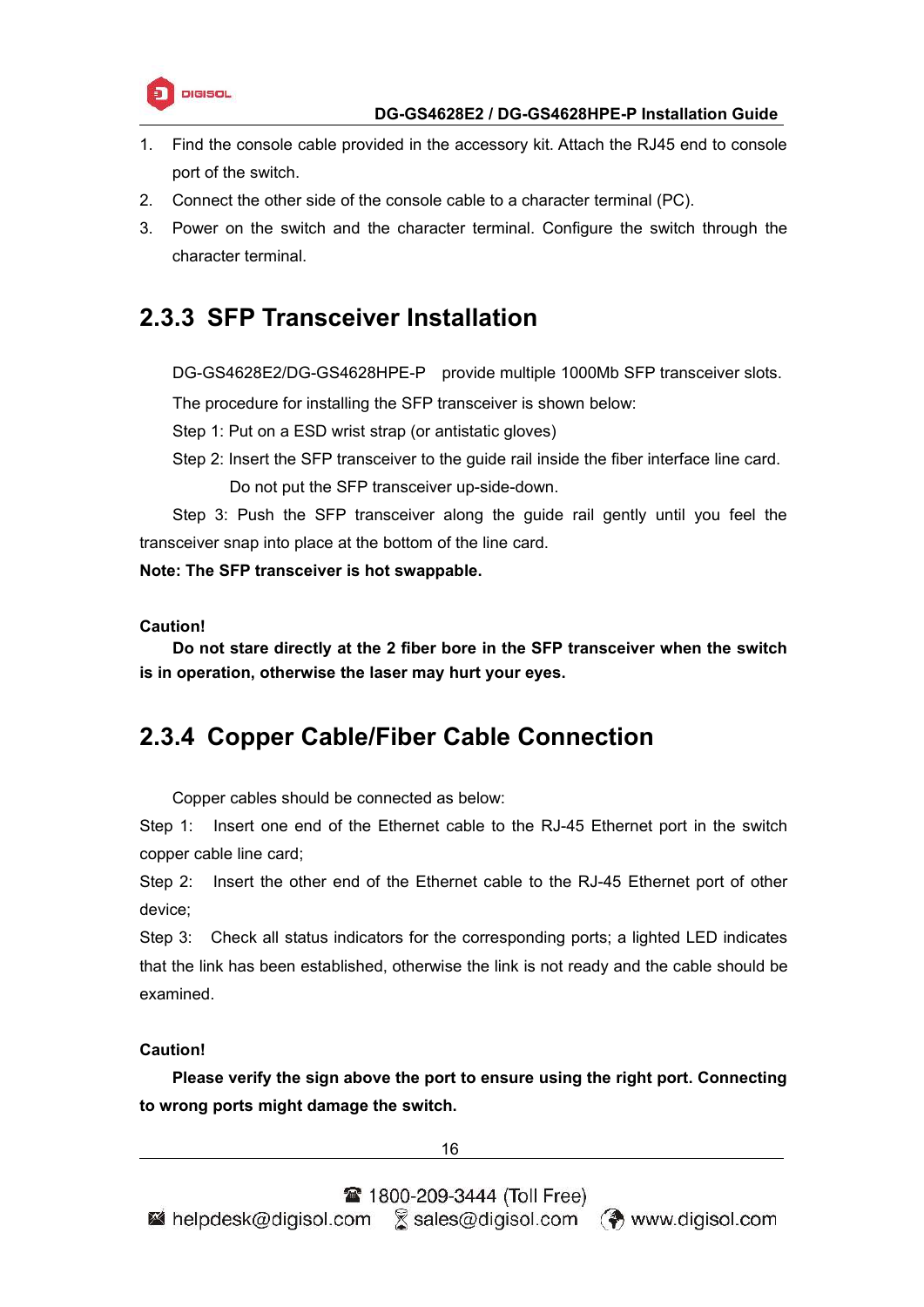

Fiber cables should be connected as below:

Step 1: Remove the protective plug from the SFP/XFP fiber transceiver bore; Remove the protective cap from one end of the fiber cable. Keep the fiber end clean and neat. Step 2: Attach one end of the fiber cable to the SFP/XFP transceiver, and attach the other end to the transceiver of the corresponding devices.

#### **Note: The SFP/XFP transceiver's TX port should be connected to the RX port of the corresponding device, and vice versa.**

Step 3: Check the fiber port status indicator, a lighted LED indicates that the link has been established; otherwise the link is not ready and should be examined.

#### **Caution!**

**Please verify the sign above the port to ensure using the other ports. Connecting to wrong ports might damage the transceiver or the other ports. When connecting other devices through a fiber cable to the switch, the output power of the fiber cable must not exceed the maximum received power of the corresponding modules. Otherwise, it will damage the fiber transceiver. Do not stare at the fiber bore when the switch is in operation. That may hurt your eyes.**